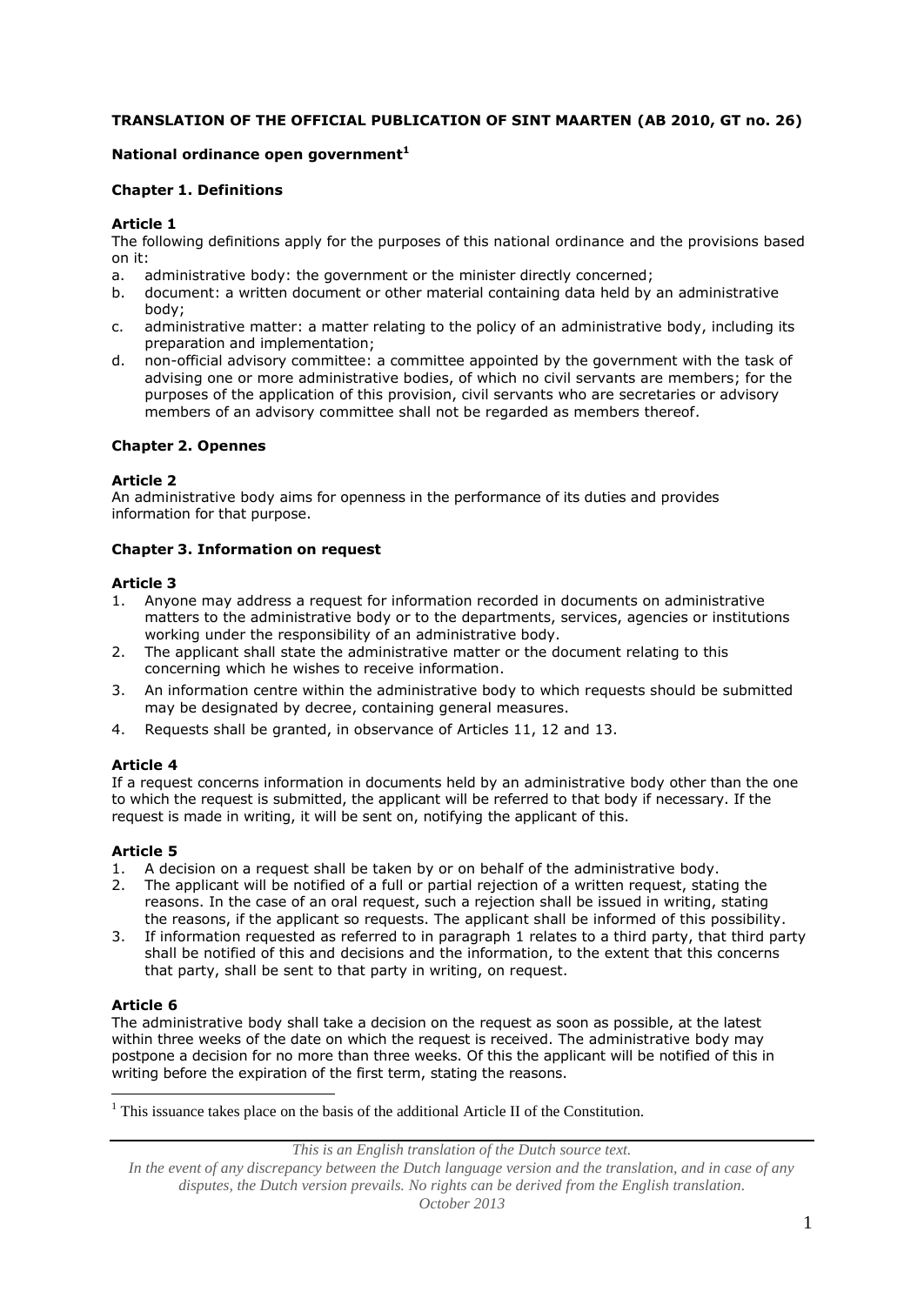# **Article 7**

- 1. The administrative body shall provide the required information relating to documents by:
	- a. providing a copy thereof or issuing the literal content thereof in another form;
	- b. providing;
	- c. permitting access to the contents;
	- d. providing a written extract from or summary of the contents; or
	- e. providing information on this, orally or in writing.
- 2. In its choice between the forms of information referred to in paragraph 1, the administrative body shall take account of the applicant's preferences and the interests of smooth progress of the work.

### **Chapter. Information on own initiative**

# **Article 8**

The administrative body shall regularly provide information on its own initiative on the policy regarding administrative matters that concern it.

# **Article 9**

- 1. The administrative body shall provide for the publication, if possible with explanatory notes, of advisory reports issued to the body by non-official advisory committees with a view to the policy to be formed, together with the requests for advice and proposals presented by the body to the committees.
- 2. The documents referred to in paragraph 1 may be disclosed by:
	- including these in a generally available publication;
	- b. publishing these separately and making them generally available; or
	- c. making these available for inspection, issuing copies or lending them.
- 3. Disclosure shall take place as soon as possible after the advisory reports have been received, and in any case within six weeks thereof. Notice of this, and of the place where they are available for inspection shall be announced in the National Gazette of Sint Maarten, the official website of the country or in a local generally available daily or weekly newspaper.

#### **Chapter 5. Publication of advisory reports of the Council of Advice and the Social-Economic Council**

# **Article 10**

- 1. The Minister of General Affairs shall provide for the publication of the advisory reports of the Council of Advice.
- 2. Publication shall take place to the extent that this concerns:
	- a. advisory reports on draft national ordinances: at the same time of the presentation of the draft to Parliament by the government or the initiators;
	- b. advisory reports on all other drafts other than draft national ordinances for which publication in the Official Publication is required: at the same time as the publication;
	- c. advisory reports on matters other than those referred to in sub-paragraphs a. and b.: within six weeks of the issue of the advisory report.
- 3. Article 9(2) and Article 9(3) are likewise applicable.
- 4. This Article is likewise applicable to the advisory reports of the Social-Economic Council.

# **Chapter 6. Exceptions and restrictions**

#### **Article 11**

- 1. Information shall not be provided pursuant to this national ordinance, to the extent that this:
	- a. could jeopardise the unity of the government;
	- b. could harm the security of the country;
	- c. concerns business or production data that have been submitted to the government by natural or legal persons in confidence.
- 2. Furthermore, information shall not be provided pursuant to this national ordinance to the extent that the interest in this is outweighed by the following interests:

*This is an English translation of the Dutch source text.*

*In the event of any discrepancy between the Dutch language version and the translation, and in case of any disputes, the Dutch version prevails. No rights can be derived from the English translation. October 2013*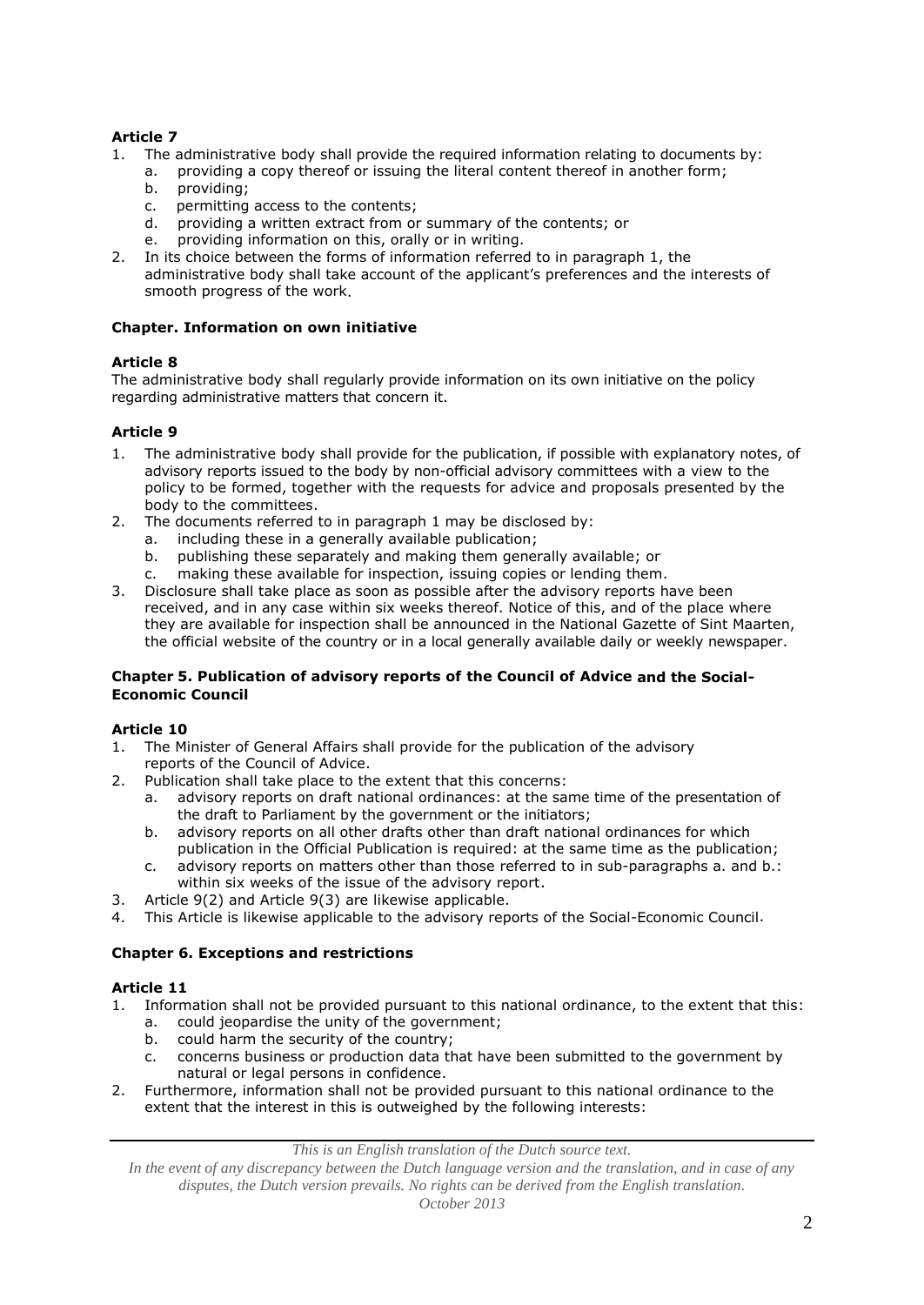- a. the economic or financial interests of the country;
- b. the detection and prosecution of criminal offences;
- c. inspection, control or supervision by or on behalf of administrative bodies;
- 
- d. respect for personal privacy;<br>e. the interest of an addressee the interest of an addressee in being the first to be able to take cognizance of the information;
- f. the prevention of disproportionate benefits or disadvantages for natural or legal persons or third parties involved in the matter.
- g. the relations of the country or the Kingdom with other states and with international organisations.

# **Article 12**

- 1. In the event of a request for information in documents drawn up for the purpose of internal consultations, no information shall be provided on policy views that can be traced to persons.
- 2. 'Internal consultations', within the meaning of paragraph 1, refers to consultations on an administrative matter within an administrative body or a circle of administrative bodies in relation to a joint responsibility for that administrative matter.
- 3. 'Policy views that can be traced to persons' refers to views, proposals, recommendations or conclusions of one or more persons concerning an administrative matter and the arguments they presented for that purpose.

# **Article 13**

- 1. Article 12 is likewise applicable to the advice of an official or mixed-membership advisory committee.
- 2. An 'official or mixed-membership advisory committee' as referred to in paragraph 1 refers to a committee with the task of advising one or more administrative bodies, consisting fully or partially of officials whose duties include advising the administrative body to which they are accountable to on matters that are presented to the committee.

### **Chapter. Other provisions**

### **Article 14**

Further rules concerning the implementation of this national ordinance may be laid down by national decree, containing general measures.

#### **Article 15**

Rules concerning charges for the production of copies of documents and of extracts from or summaries of the contents of documents may be laid down by national decree, containing general measures.

#### **Article 16**

This national ordinance may be declared are likewise applicable to independent administrative bodies by national decree, containing general measures.

#### **Article 17**

Each year, before 1 July, the Minister of General Affairs shall send Parliament a report on the way in which this national ordinance was applied in the preceding year.

#### **Article 18**

The Court of First Instance is responsible for settlement of disputes arising from this national ordinance.

#### **Article 19**

This national ordinance may be referred to as 'the National ordinance open government'.

#### Issued on the *twentieth* of December 2010

*This is an English translation of the Dutch source text.*

*In the event of any discrepancy between the Dutch language version and the translation, and in case of any disputes, the Dutch version prevails. No rights can be derived from the English translation. October 2013*